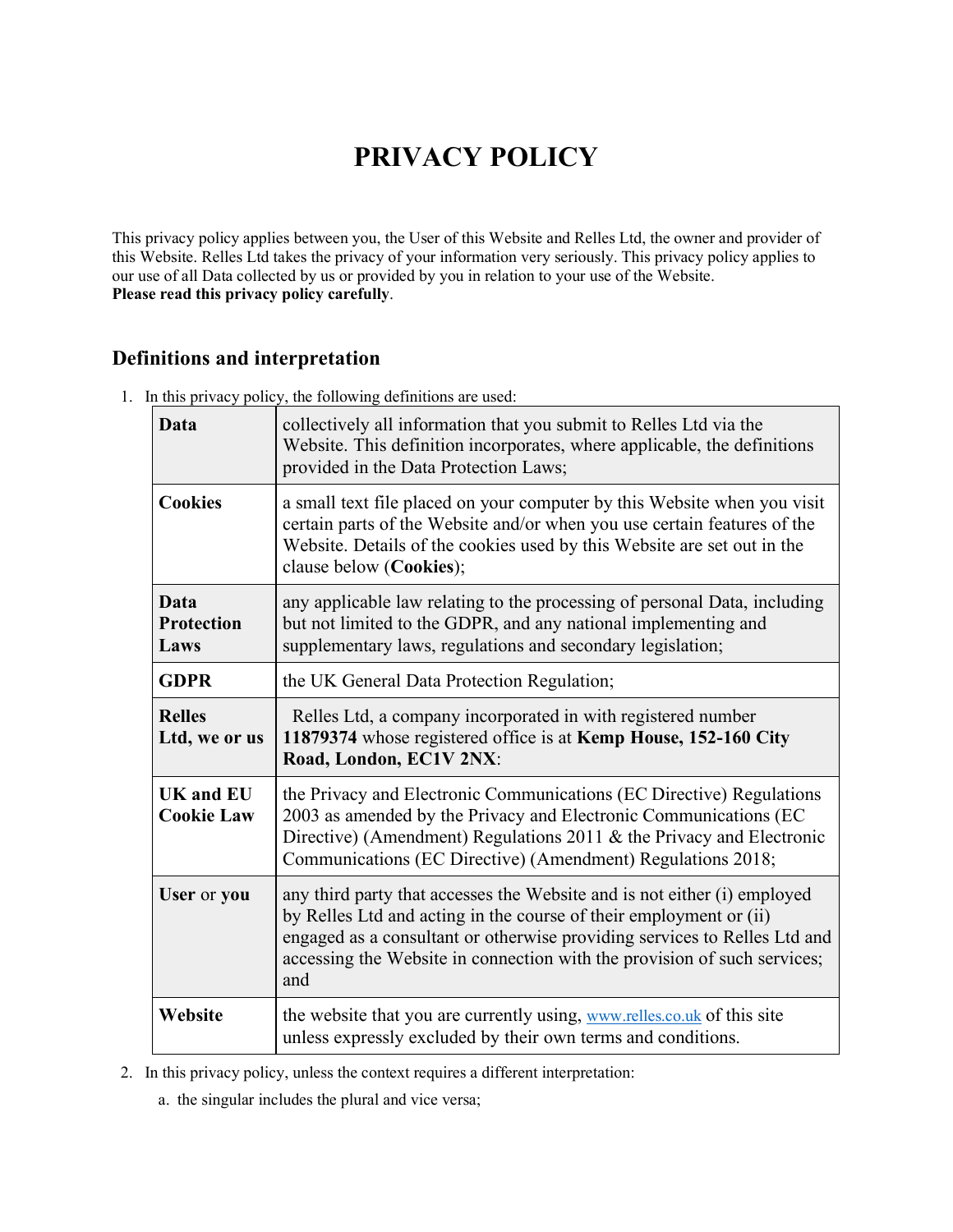- b. references to sub-clauses, clauses, schedules or appendices are to sub-clauses, clauses, schedules or appendices of this privacy policy;
- c. a reference to a person includes firms, companies, government entities, trusts and partnerships;
- d. "including" is understood to mean "including without limitation";
- e. reference to any statutory provision includes any modification or amendment of it;
- f. the headings and sub-headings do not form part of this privacy policy.

#### **Scope of this privacy policy**

- 3. This privacy policy applies only to the actions of Relles Ltd and Users with respect to this Website. It does not extend to any websites that can be accessed from this Website including, but not limited to, any links we may provide to social media websites.
- 4. For purposes of the applicable Data Protection Laws, Relles Ltd is the "data controller". This means that Relles Ltd determines the purposes for which, and the manner in which, your Data is processed.

#### **Data collected**

- 5. We may collect the following Data, which includes personal Data, from you:
	- a. name;
	- b. contact Information such as email addresses and telephone numbers;

in each case, in accordance with this privacy policy.

#### **How we collect Data**

- 6. We collect Data in the following ways:
	- a. data is given to us by you ; and
	- b. data is collected automatically.

#### **Data that is given to us by you**

- 7. Relles Ltd will collect your Data in a number of ways, for example:
	- a. when you contact us through the Website, by telephone, post, e-mail or through any other means;
	- b. when you register with us and set up an account to receive our products/services;
	- c. when you make payments to us, through this Website or otherwise;
	- in each case, in accordance with this privacy policy.

#### **Data that is collected automatically**

8. To the extent that you access the Website, we will collect your Data automatically, for example: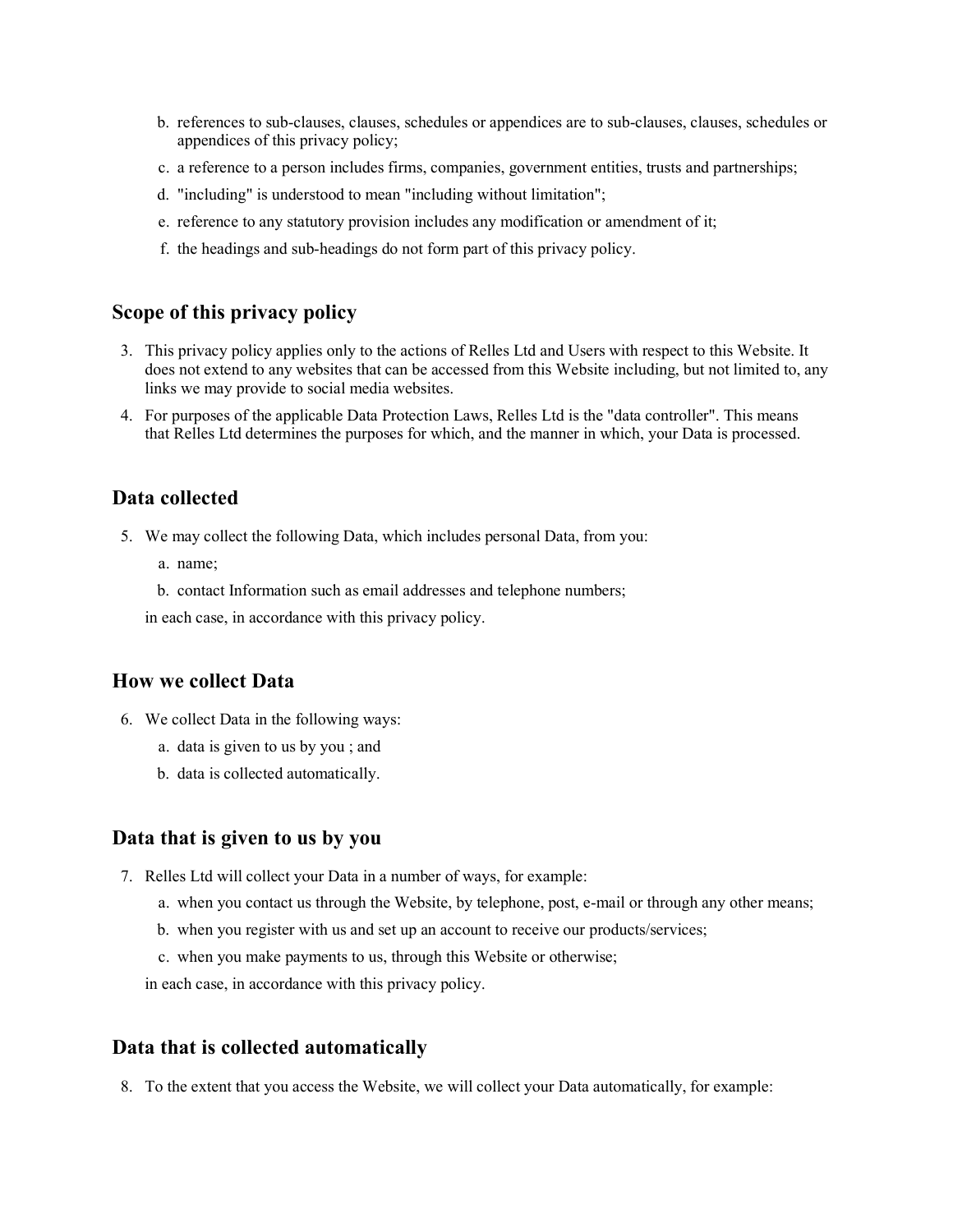- a. we automatically collect some information about your visit to the Website. This information helps us to make improvements to Website content and navigation, and includes your IP address, the date, times and frequency with which you access the Website and the way you use and interact with its content.
- b. we will collect your Data automatically via cookies, in line with the cookie settings on your browser. For more information about cookies, and how we use them on the Website, see the section below, headed "Cookies".

## **Our use of Data**

9. Any or all of the above Data may be required by us from time to time in order to provide you with the best possible service and experience when using our Website. Specifically, Data may be used by us for the following reasons:

a. internal record keeping;

in each case, in accordance with this privacy policy.

- 10. We may use your Data for the above purposes if we deem it necessary to do so for our legitimate interests. If you are not satisfied with this, you have the right to object in certain circumstances (see the section headed "Your rights" below).
- 11. When you register with us and set up an account to receive our services, the legal basis for this processing is the performance of a contract between you and us and/or taking steps, at your request, to enter into such a contract.

## **Who we share Data with**

12. We may share your Data with the following groups of people for the following reasons:

a. our employees - To fulfil orders; To fulfil Services

in each case, in accordance with this privacy policy.

# **Keeping Data secure**

- 13. We will use technical and organisational measures to safeguard your Data, for example:
	- a. access to your account is controlled by a password and a user name that is unique to you.
	- b. we store your Data on secure servers.
- 14. Technical and organisational measures include measures to deal with any suspected data breach. If you suspect any misuse or loss or unauthorised access to your Data, please let us know immediately by contacting us via this e-mail address: office@relles.co.uk
- 15. If you want detailed information from Get Safe Online on how to protect your information and your computers and devices against fraud, identity theft, viruses and many other online problems, please visit www.getsafeonline.org. Get Safe Online is supported by HM Government and leading businesses.

## **Data retention**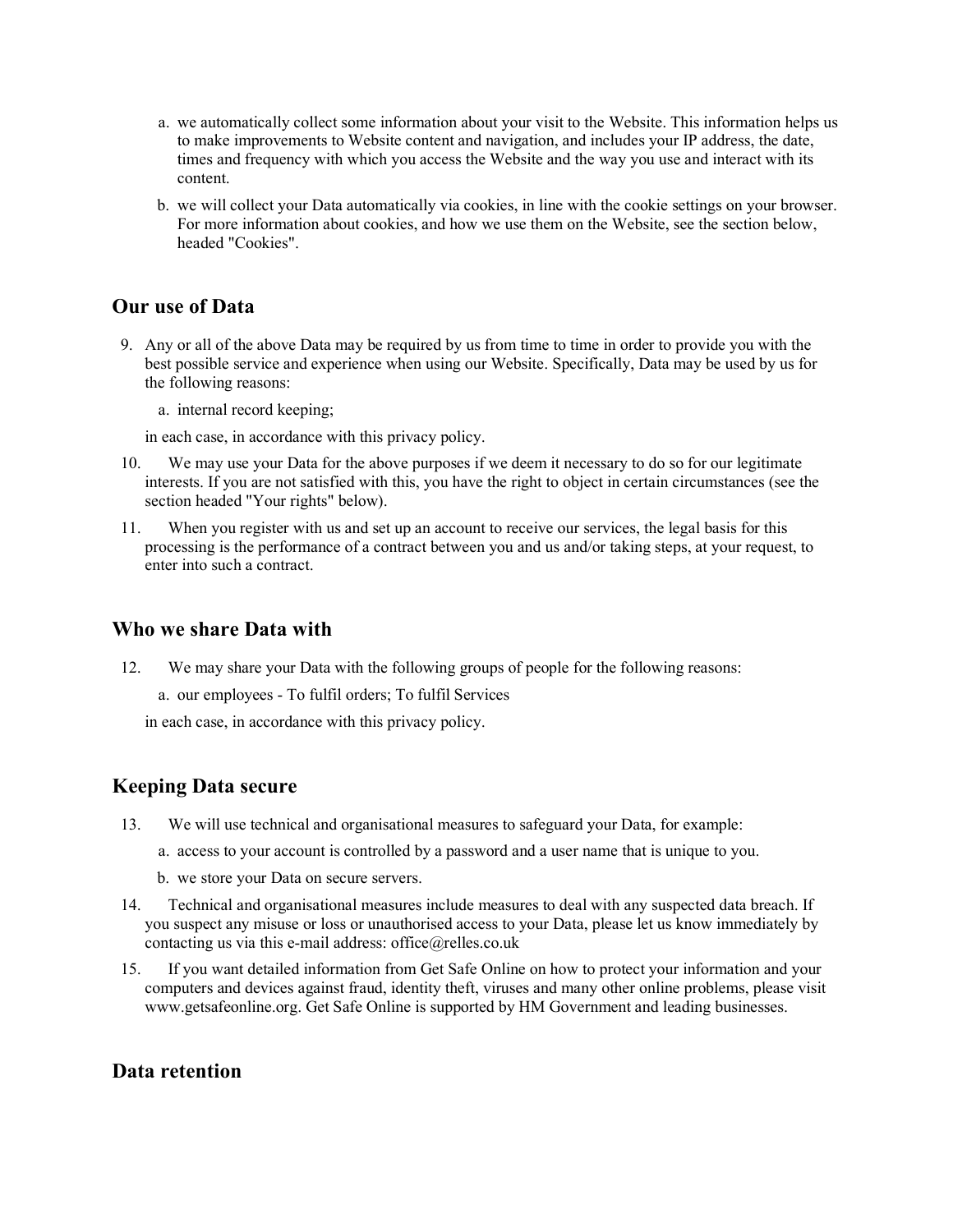- 16. Unless a longer retention period is required or permitted by law, we will only hold your Data on our systems for the period necessary to fulfil the purposes outlined in this privacy policy or until you request that the Data be deleted.
- 17. Even if we delete your Data, it may persist on backup or archival media for legal, tax or regulatory purposes.

# **Your rights**

- 18. You have the following rights in relation to your Data:
	- a. **Right to access** the right to request (i) copies of the information we hold about you at any time, or (ii) that we modify, update or delete such information. If we provide you with access to the information we hold about you, we will not charge you for this, unless your request is "manifestly unfounded or excessive." Where we are legally permitted to do so, we may refuse your request. If we refuse your request, we will tell you the reasons why.
	- b. **Right to correct** the right to have your Data rectified if it is inaccurate or incomplete.
	- c. **Right to erase** the right to request that we delete or remove your Data from our systems.
	- d. **Right to restrict our use of your Data** the right to "block" us from using your Data or limit the way in which we can use it.
	- e. **Right to data portability** the right to request that we move, copy or transfer your Data.
	- f. **Right to object** the right to object to our use of your Data including where we use it for our legitimate interests.
- 19. To make enquiries, exercise any of your rights set out above, or withdraw your consent to the processing of your Data (where consent is our legal basis for processing your Data), please contact us via this e-mail address: office@relles.co.uk
- 20. If you are not satisfied with the way a complaint you make in relation to your Data is handled by us, you may be able to refer your complaint to the relevant data protection authority. For the UK, this is the Information Commissioner's Office (ICO). The ICO's contact details can be found on their website at https://ico.org.uk/.
- 21. It is important that the Data we hold about you is accurate and current. Please keep us informed if your Data changes during the period for which we hold it.

## **Links to other websites**

22. This Website may, from time to time, provide links to other websites. We have no control over such websites and are not responsible for the content of these websites. This privacy policy does not extend to your use of such websites. You are advised to read the privacy policy or statement of other websites prior to using them.

# **Changes of business ownership and control**

23. Relles Ltd may, from time to time, expand or reduce our business and this may involve the sale and/or the transfer of control of all or part of Relles Ltd. Data provided by Users will, where it is relevant to any part of our business so transferred, be transferred along with that part and the new owner or newly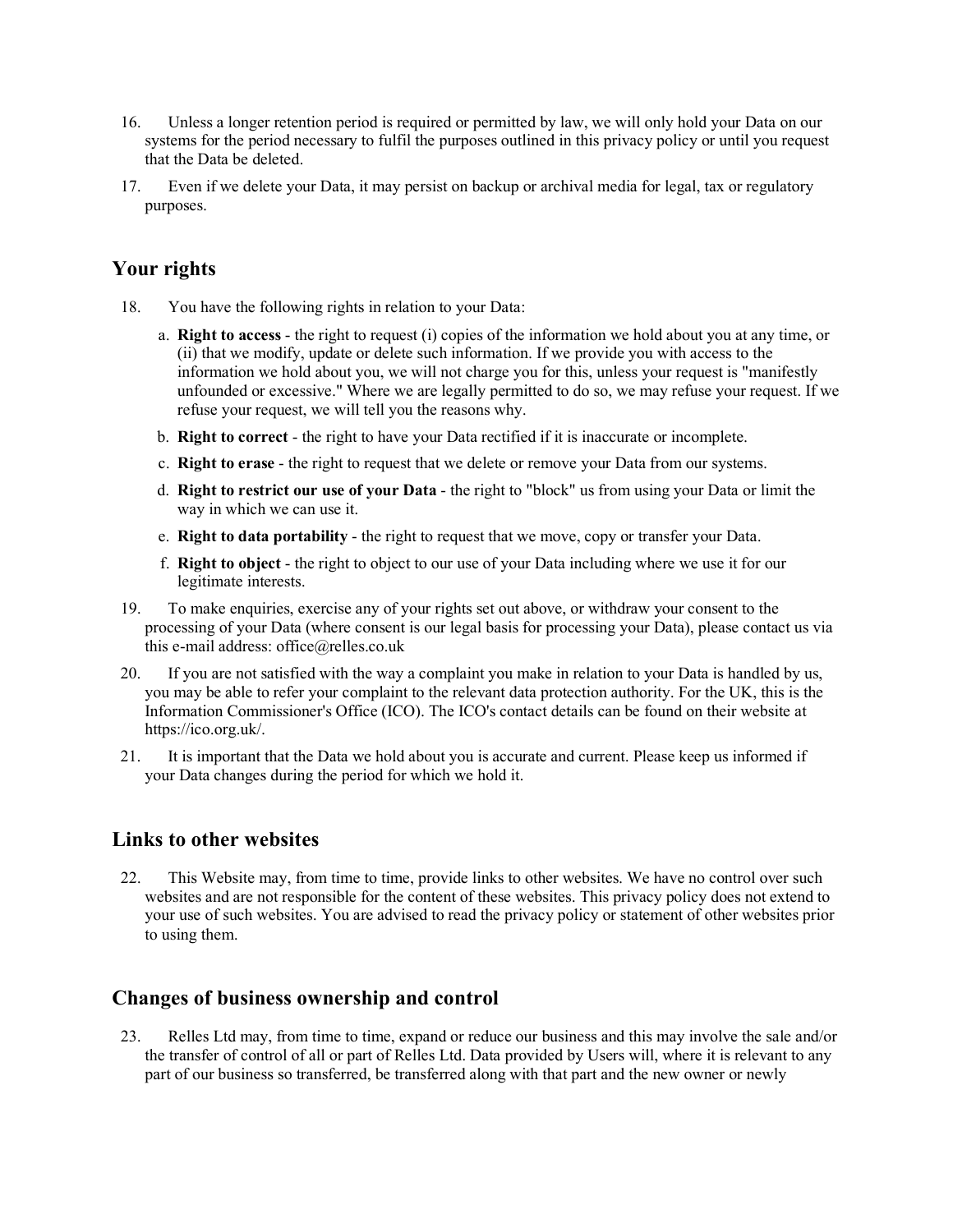controlling party will, under the terms of this privacy policy, be permitted to use the Data for the purposes for which it was originally supplied to us.

- 24. We may also disclose Data to a prospective purchaser of our business or any part of it.
- 25. In the above instances, we will take steps with the aim of ensuring your privacy is protected.

## **Cookies**

- 26. This Website may place and access certain Cookies on your computer. Relles Ltd uses Cookies to improve your experience of using the Website and to improve our range of products and services. Relles Ltd has carefully chosen these Cookies and has taken steps to ensure that your privacy is protected and respected at all times.
- 27. All Cookies used by this Website are used in accordance with current UK and EU Cookie Law.
- 28. Before the Website places Cookies on your computer, you will be presented with a message bar requesting your consent to set those Cookies. By giving your consent to the placing of Cookies, you are enabling Relles Ltd to provide a better experience and service to you. You may, if you wish, deny consent to the placing of Cookies; however certain features of the Website may not function fully or as intended.

| <b>Type of Cookie</b>             | <b>Purpose</b>                                                                                                                                                                                                                                                                        |
|-----------------------------------|---------------------------------------------------------------------------------------------------------------------------------------------------------------------------------------------------------------------------------------------------------------------------------------|
| Strictly necessary cookies        | These are cookies that are required for the operation of our<br>website. They include, for example, cookies that enable you to<br>log into secure areas of our website, use a shopping cart or make<br>use of e-billing services.                                                     |
| Analytical/performance<br>cookies | They allow us to recognise and count the number of visitors and<br>to see how visitors move around our website when they are using<br>it. This helps us to improve the way our website works, for<br>example, by ensuring that users are finding what they are looking<br>for easily. |
| Functionality cookies             | These are used to recognise you when you return to our website.<br>This enables us to personalise our content for you, greet you by<br>name and remember your preferences (for example, your choice<br>of language or region).                                                        |

29. This Website may place the following Cookies:

- 30. You can find a list of Cookies that we use in the Cookies Schedule.
- 31. You can choose to enable or disable Cookies in your internet browser. By default, most internet browsers accept Cookies but this can be changed. For further details, please consult the help menu in your internet browser.
- 32. You can choose to delete Cookies at any time; however you may lose any information that enables you to access the Website more quickly and efficiently including, but not limited to, personalisation settings.
- 33. It is recommended that you ensure that your internet browser is up-to-date and that you consult the help and guidance provided by the developer of your internet browser if you are unsure about adjusting your privacy settings.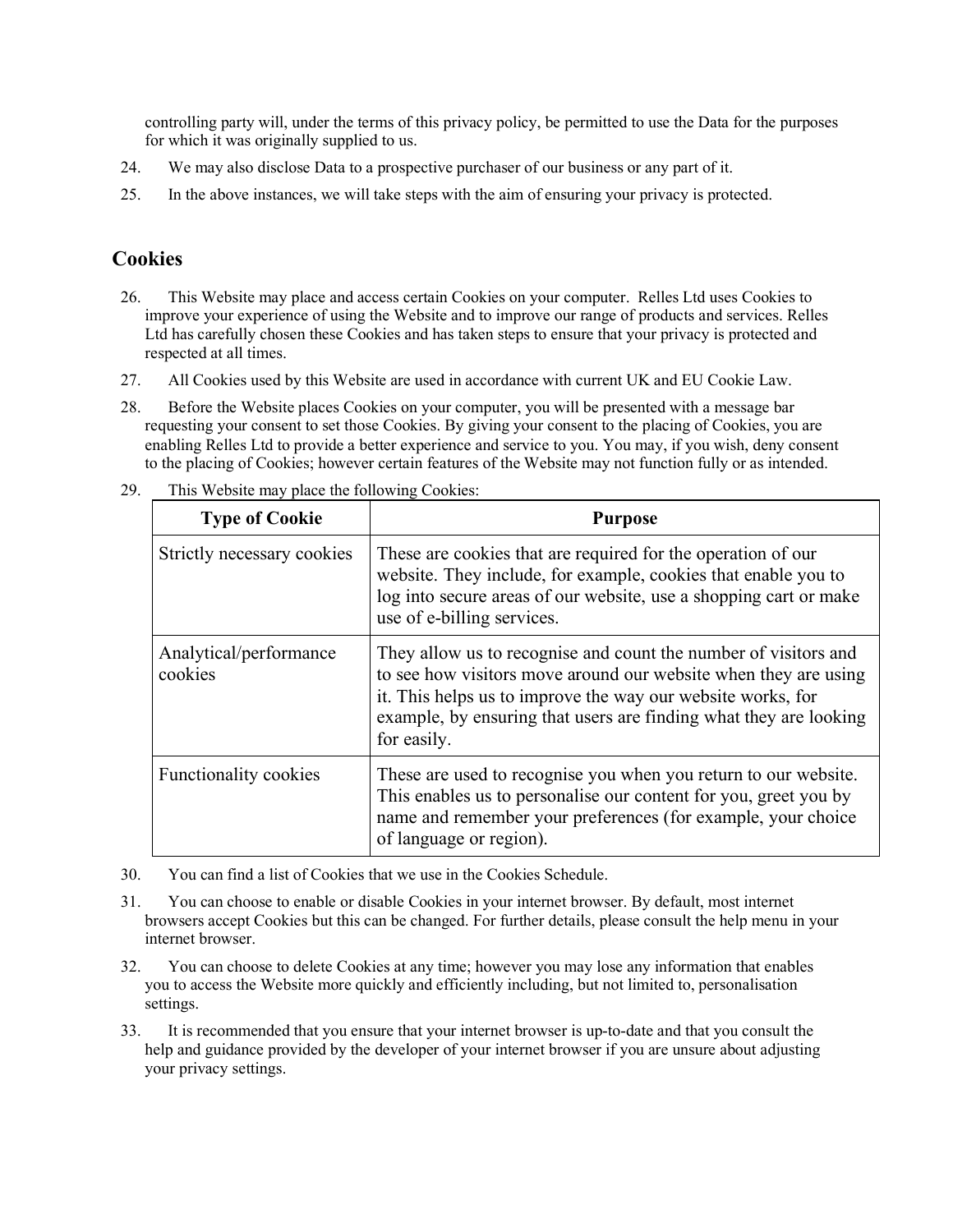34. For more information generally on cookies, including how to disable them, please refer to aboutcookies.org. You will also find details on how to delete cookies from your computer.

## **General**

- 35. You may not transfer any of your rights under this privacy policy to any other person. We may transfer our rights under this privacy policy where we reasonably believe your rights will not be affected.
- 36. If any court or competent authority finds that any provision of this privacy policy (or part of any provision) is invalid, illegal or unenforceable, that provision or part-provision will, to the extent required, be deemed to be deleted, and the validity and enforceability of the other provisions of this privacy policy will not be affected.
- 37. Unless otherwise agreed, no delay, act or omission by a party in exercising any right or remedy will be deemed a waiver of that, or any other, right or remedy.
- 38. This Agreement will be governed by and interpreted according to the law of England and Wales. All disputes arising under the Agreement will be subject to the exclusive jurisdiction of the English and Welsh courts.

# **Changes to this privacy policy**

39. Relles Ltd reserves the right to change this privacy policy as we may deem necessary from time to time or as may be required by law. Any changes will be immediately posted on the Website and you are deemed to have accepted the terms of the privacy policy on your first use of the Website following the alterations. You may contact Relles Ltd by email at office@relles.co.uk

# **Attribution**

40. This privacy policy was created on **29th October 2021**